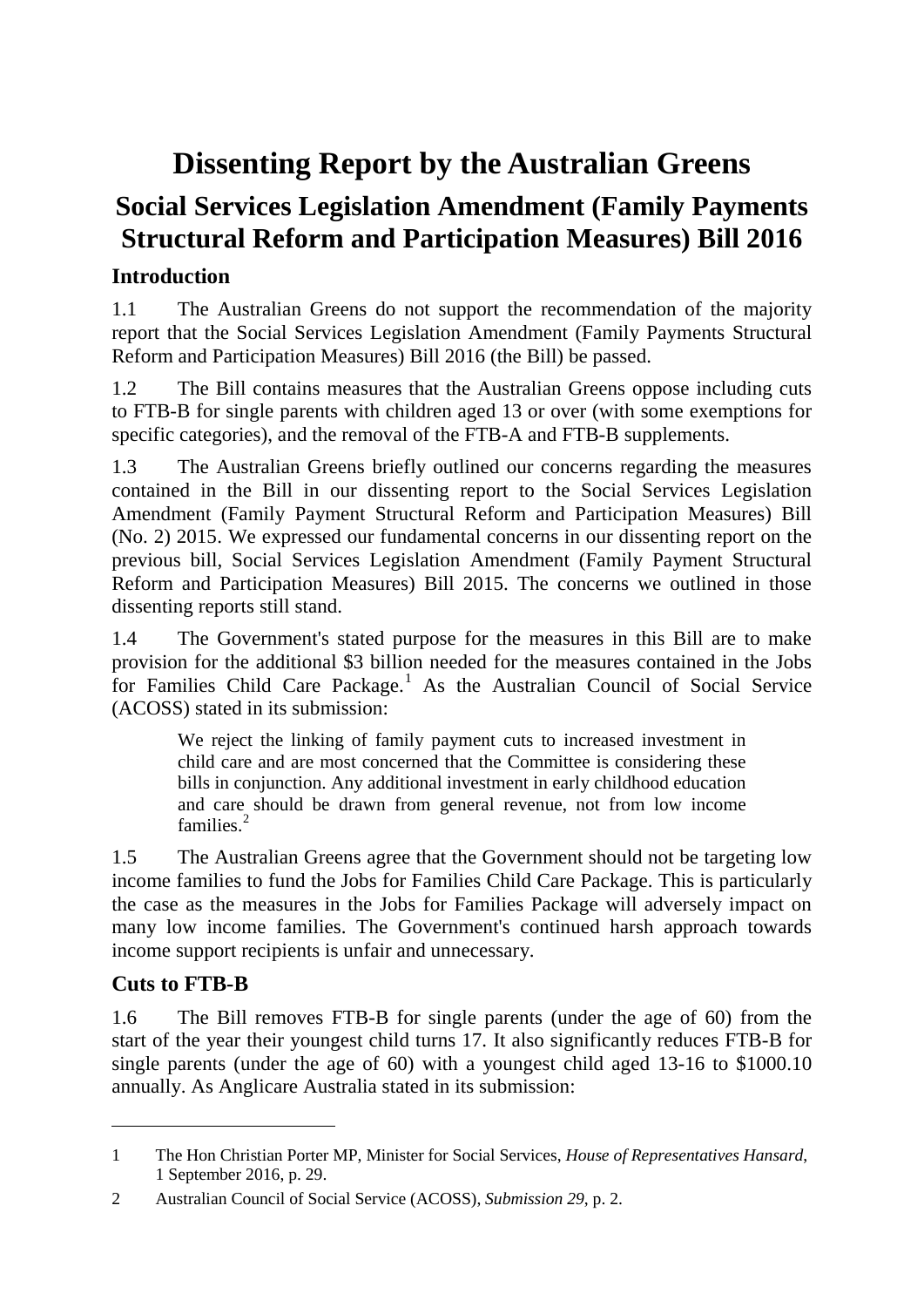We are particularly concerned about the detrimental impact of the cut of Family Tax Benefit part B (FTB B) on single low-income families with children over 13. The measure is said to encourage the parent back into the job market as their child enters secondary school, in order to increase family income, and so boost workforce participation levels and the national economy. Anglicare Australia understands this intention, but contends the reduction of payments from families with teenagers, together with the higher costs associated with raising older children, is likely make low income families even more financially vulnerable rather than less. When this 'encouragement' to find extra work fails, affected families will find it harder to fund important opportunities for their children's education and development, with flow on impacts on their life choices, and the risk of further perpetuating the cycle of poverty and disadvantage.<sup>[3](#page-1-0)</sup>

1.7 The cuts to FTB-B in the Bill will hit single parents of teenagers particularly hard. The Australian Greens do not support this measure.

### **Removal of the FTB-A and FTB-B supplements**

1.8 One of the harshest cuts in the Bill is the removing of the end of year supplements for FTB-A and FTB-B. The Government's rationale that updated computer systems will enable end of year supplements to be phased out is flawed.<sup>[4](#page-1-1)</sup> As the National Welfare Rights Network stated in its submission:

… simply abolishing the supplements, without a corresponding and equivalent increase in base rates of payment, is no more than a reduction in payments in a system where levels of support for many families are inadequate (especially following the transition of single parents with children from Parenting Payment Single to Newstart Allowance).<sup>[5](#page-1-2)</sup>

1.9 The Australian Greens do not support this unfair measure.

### **Other Measures**

-

1.10 There are a number of other measures contained in the Bill, namely an increase to FTB-A of \$10.08 per fortnight for each child and an increase to Youth Allowance (and a number of additional income support payments) where the recipients are under 18 and are living at home of \$7.48 per fortnight, and an increase to FTB-B of \$1000.10 per annum for families with a child under one.

1.11 In relation to the increase to FTB-A, ACOSS stated in its submission:

The expenditure component of the package, the boost to Part A by \$5 a week, does not take effect until 1 July 2018. It is far too little to compensate families for the losses imposed by other changes (amounting to an

<span id="page-1-0"></span><sup>3</sup> Anglicare Australia, *Submission 27*, p. 5.

<span id="page-1-1"></span><sup>4</sup> The Hon Christian Porter MP, Minister for Social Services, *House of Representatives Hansard*, 1 September 2016, pp 29-32.

<span id="page-1-2"></span><sup>5</sup> National Welfare Rights Network, *Submission 23*, p. 13.